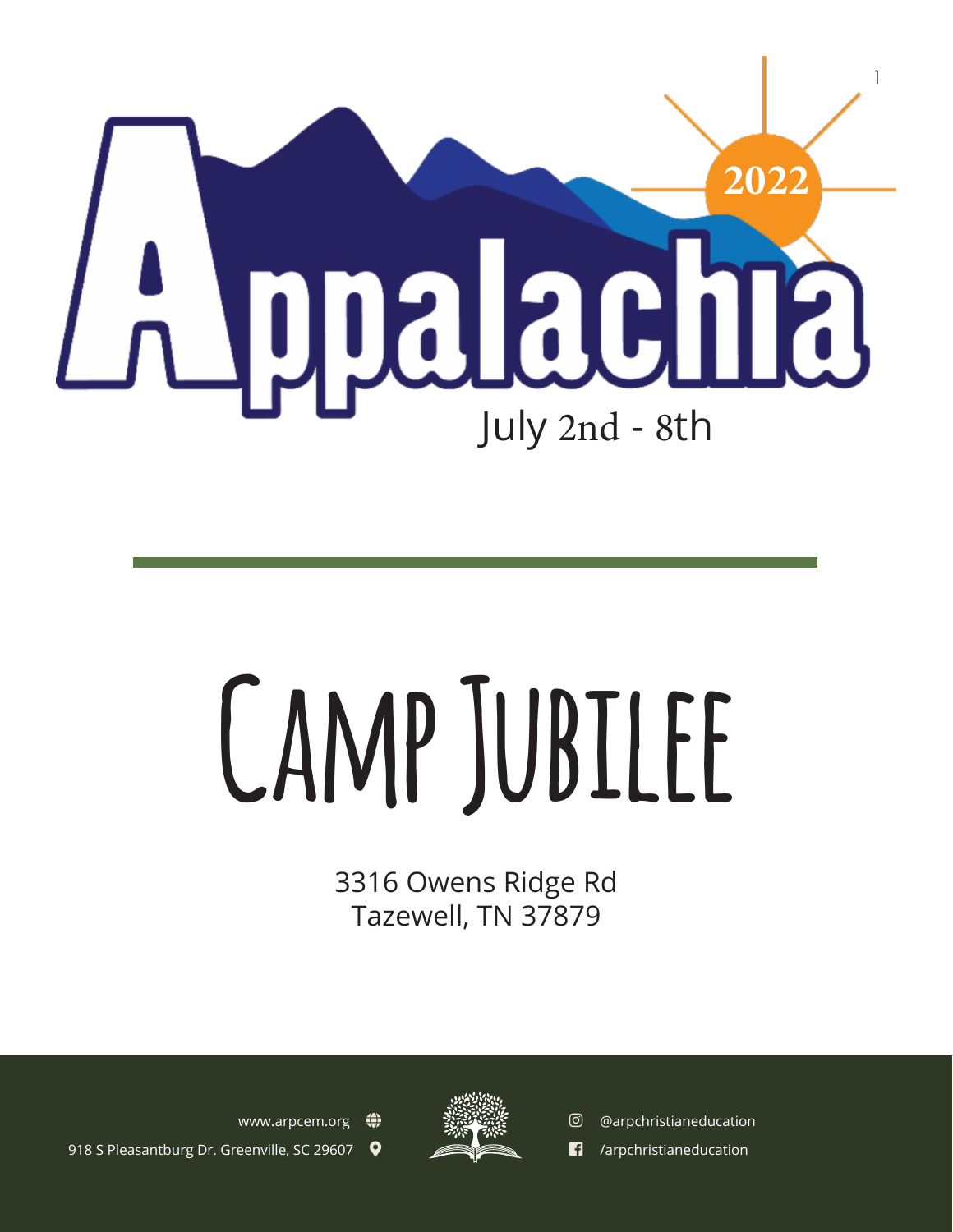# $\mathfrak{D}$ **2022ac** July 2nd - 8th

Once again this year Christian Education Ministries will be sponsoring an opportunity for evangelistic outreach in the tri-state area known as Appalachia. This mission trip is one of the highlights of our summer offerings. It gives young people and adults an excellent opportunity to do something more than hear about their faith, they can share it with others. It is a great experience for a youth group to grow spiritually.

ARP groups served 18 local sites last year with over 263 youth and adults from 17 churches. Each night the entire group gathered together to worship study the Word, pray and encourage one another in the Lord's work.

All the information to register and participate as a group is included in the enclosed packet. Call the office of Christian Education Ministries if you have any questions.

Students registering for the Mission Trip must have completed the 9th grade (exceptions made on an individual basis). Each group needs to form a team with a minimum of 11 students and 3 adult leaders. The leaders will train the students to have a week long Bible Club for a church in the Appalachia area. It is also strongly recommended that you provide an adequate number of both male and female chaperones for your team. We will help to match your group up with a church if you have never attended. If your group cannot form an entire team (11 students & 3 adults), we will help you partner with another group.

Each team will do their own training and will provide their own materials, including VBS curriculum, arts, crafts, snacks, and recreation. It is important to dress modestly throughout the trip. Please see the attached dress code for more information.

Bob Elliott of Edgemoor ARP Church will be the director. Each team will have an opportunity to share their experiences with the entire group.

> The total cost per person is \$280.00. To register your group, please complete and send in the "Group Registration Form" on or before April 25, 2022 and include one check for \$100.00 per

#### person. **(Please do NOT bring the balance to Camp Jubilee—we will bill you for the balance due after the trip).**

www.arpcem.com 918 S Pleasantburg Dr Greenville, SC 29607 phone: 864.232.2491 | fax: 864.271.3279 HELPI GROW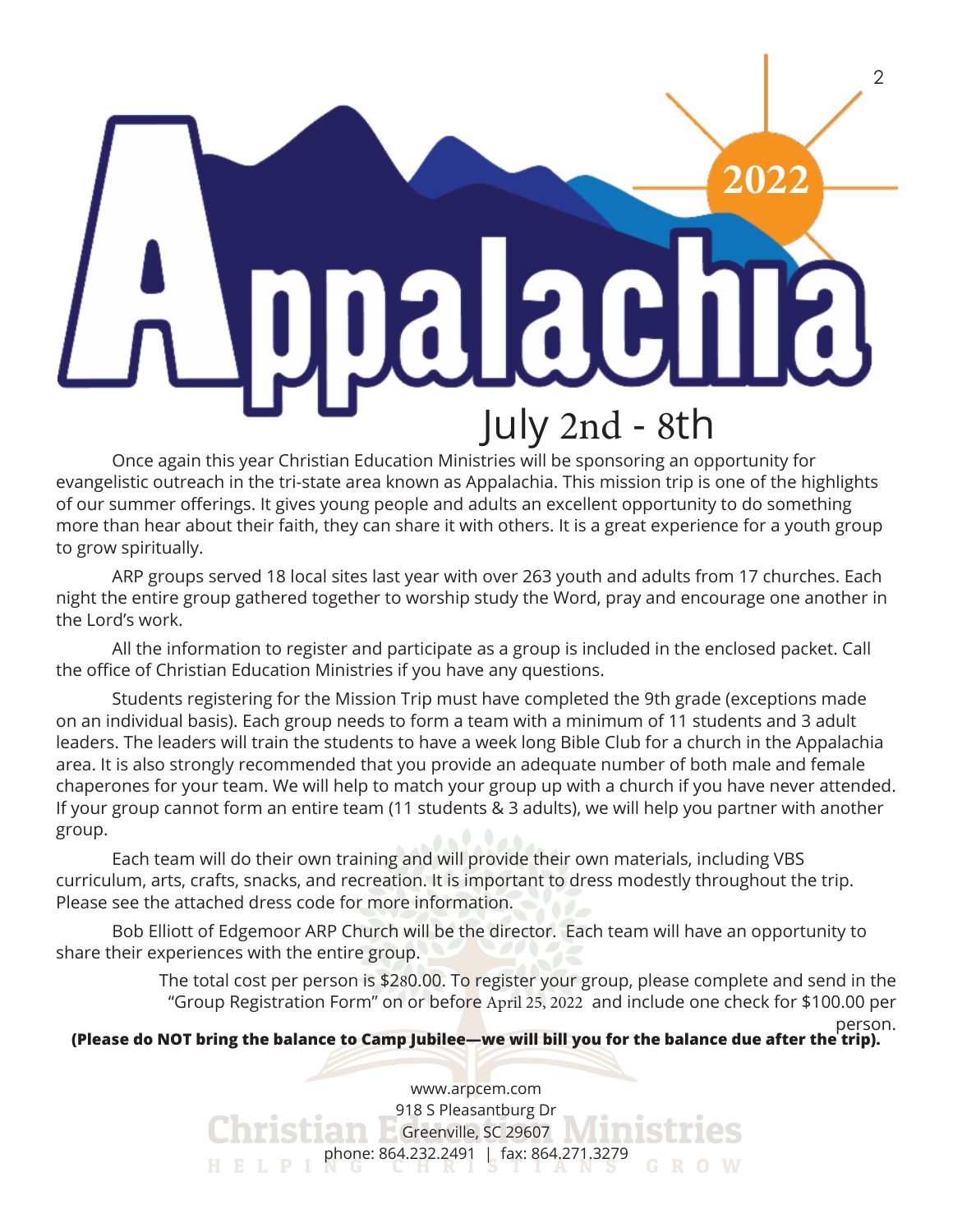### **General Information**

July 2 - 8, 2022

Camp Jubilee 3316 Owens Ridge Rd. Tazewell, TN 37879

### Speakers - World Witness Reps.

### WORSHIP LEADER: The Bearded Moose Band

### **Cost Through Friday**

Deposit: \$100.00 per person Balance: \$180.00 per person Total: \$280.00

### **Cost Through Saturday**

Deposit: \$100.00 per person Balance: \$185.00 per person Total: \$285.00

**Who**

Those who have completed 9th grade and up.

### **How to Register**

Mail in the attached forms (pages 9 - 12) with your deposit check to CEM (918 S Pleasantburg Dr Greenville, SC 29607) or register online at www.arpcem.com by April 25, 2022.

#### **DO NOT BRING CHECK TO Camp Jubilee**

We will bill you for the remaining balance after the trip. \*There will be a \$50 late fee per person registered after April 25, 2022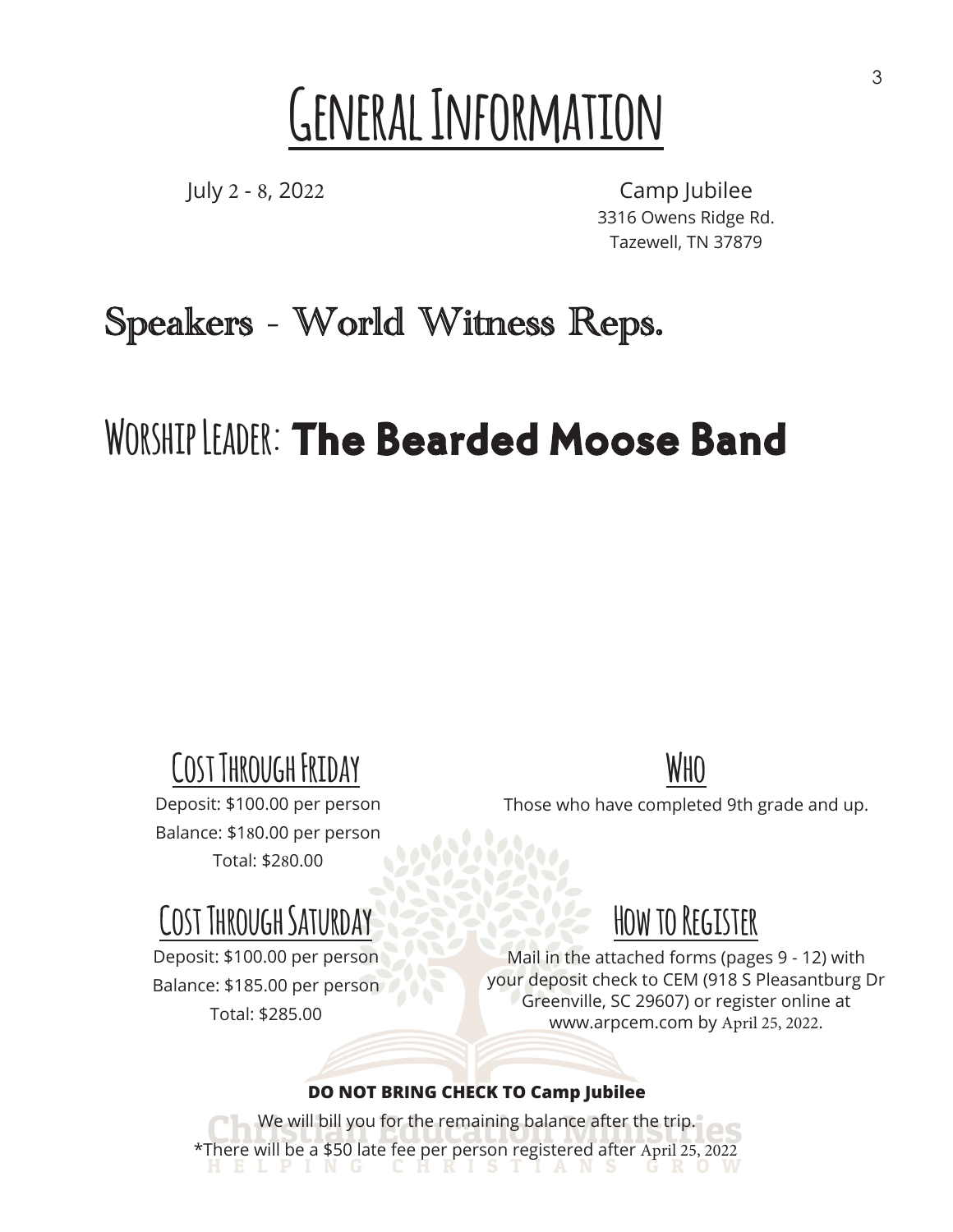### **History of Appalachia**

2022 will mark the 41st year of The Appalachia Mission. Of course it wasn't always known as "The Appalachia Mission." For a number of years it was simply "The Kentucky Mission Trip." In 1981, a Presbyterian youth director named Johnny Price from Columbia, SC joined forces with Bill Hazelwood, a Southern Baptist Pastor in Cumberland Gap. The vision was to form a team of high school students who would come from Columbia to do a Bible School for some of the children in the Kentucky area. That summer, Price took eleven students and five adults to Cumberland Gap, right where Kentucky, Tennessee and Virginia come together in order to conduct a week of Vacation Bible Schools in two churches in Bell County Kentucky; smack in the middle of the poverty belt, in a county with one of the highest illiteracy rates in the country.

During the years that followed, the ministry grew. The gospel was shared with children living in a region where it is often neglected or perverted; young people gave of themselves creatively and enthusiastically, often sacrificing sleep and comfort for the privilege of having Jesus love children through them; a love for and commitment to missions began to grow in the hearts of many of these young people; children came to know Christ as their Savior, and, most importantly, the Lord was honored.

In 1986, Price took the position of Director of Youth and Family for the Associate Reformed Presbyterian Denomination. As a result, the number of young people taking advantage of the opportunity grew and the number of churches served spread into Virginia and Tennessee. Thus the name: "The Appalachia Mission." Through this ministry, hundreds of young people have participated and thousands of children have received at least a hug in the name of Christ. This year the mission continues.



 $\mathbb{C}$ **HRISTIAN**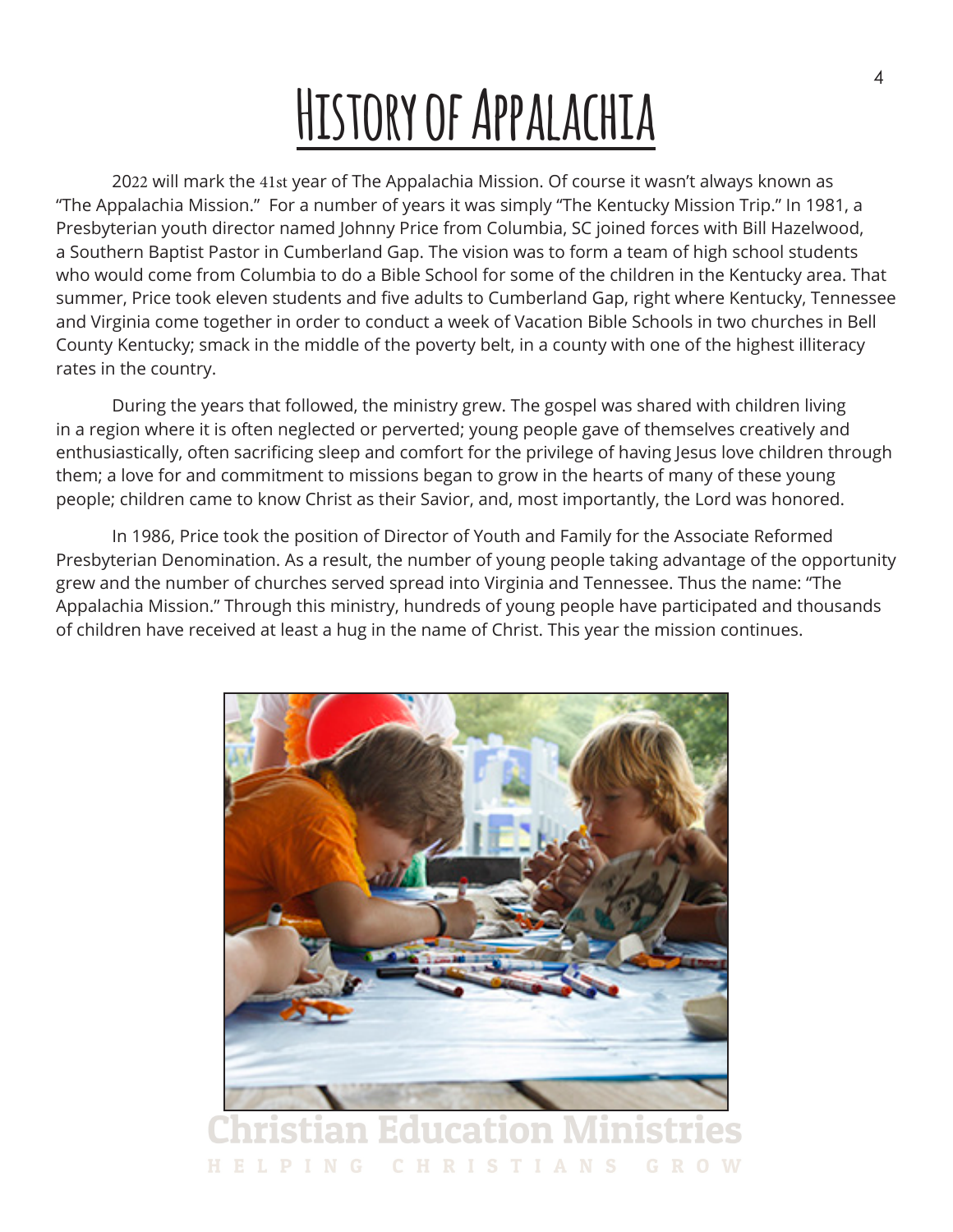# **Testimonial From a Church**

Just a word of follow-up regarding our VBS last [year]. We are deeply appreciative to have had the team from Lawndale PCA in Tupelo, MS. We were very much impressed with their conduct and responsiveness — any time someone started a sentence "We need . . ." or "Could someone . . .", the available teens were immediately on their feet and ready to help as needed. We were impressed with their commitment to the work — they were constantly reviewing their parts and pitching in to help the others. During the week, we saw some real growth in the team as they had to be flexbile to meet new situations and changes in spite of the fatigue that we could see setting in. In addition, we were pleased to see growth in our own teenagers who assisted as "helpers." We achieved all of the goals we had for the week and then some.

Many thanks for assigning the Lawndale team to us. They were a great blessing. If possible next year, we would like to have them again.

Yours in Christ's service,

Don Aven

Pastor

Grace Fellowshi Presbyterian Church

Middlesboro, KY

### 3080808800

### **"Getting children to meet in the morning and the afternoon is a waste of their steps and yours if you do not set before them soul-saving truth."**

Christian Education MinitHARLES SPURGFON HELPING CHRISTIANS GROW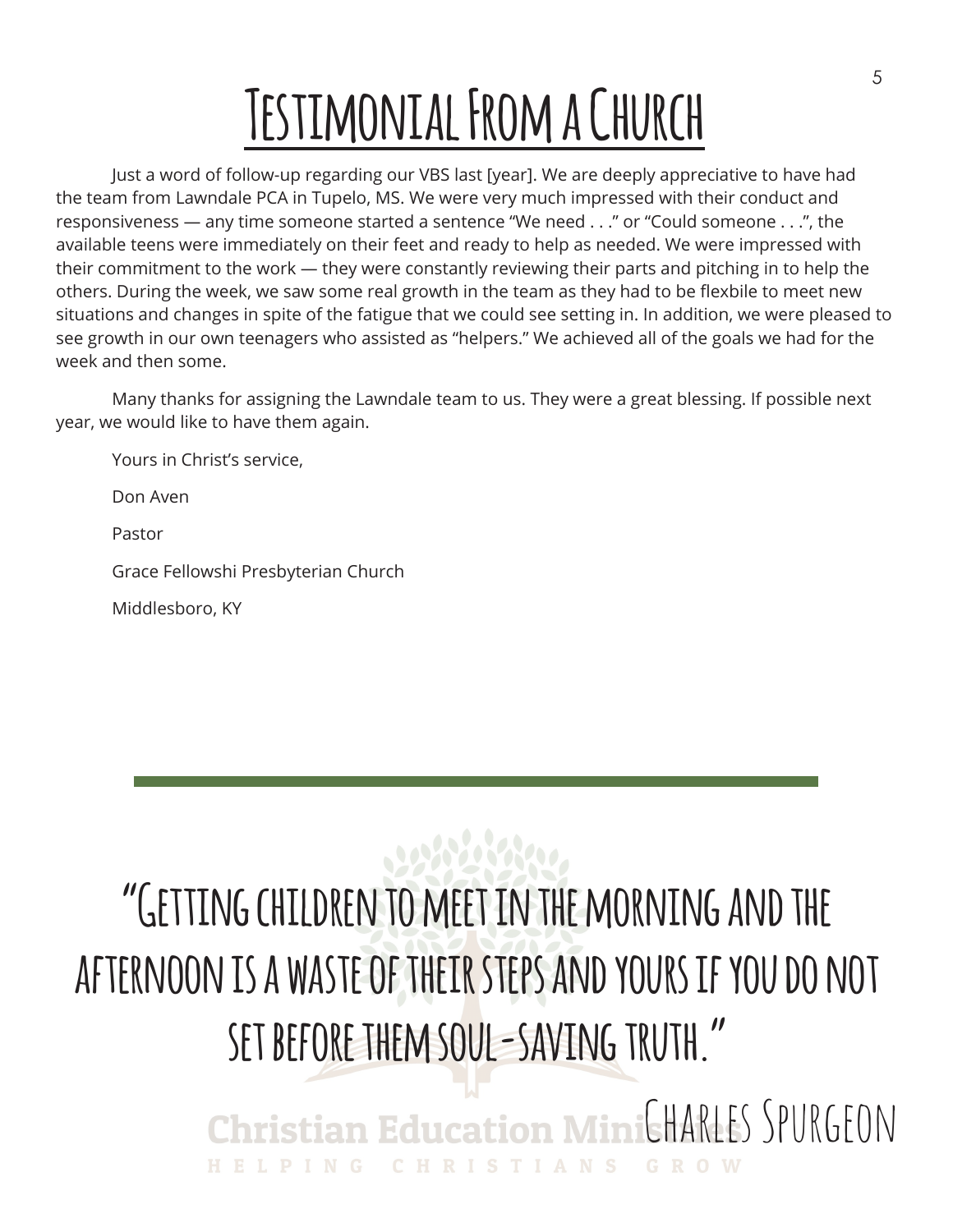# **The Average Week**

#### **Saturday**

You and your group will arrive at Camp Jubilee on the first Saturday of the mission between 10:00am and 4:30pm. You will register your group with us. There, we will give you your room assignments. Your group will go put their stuff away in their rooms. On Saturday evening before the meeting you will contact your church and let them know you are in town. You will have supper on your own. Most folks go to a restaurant in Harrogate (Ryan's, Shoney's, etc.). You may want to invite someone from the church (pastor and wife) to eat the Saturday Evening meal with your group. Of course, if you invite someone from the church to eat with you, we suggest your group pay for their meal.

We will kick off the week with a meeting that night starting at 8:30 pm. The leaders will meet at 7:30 prior to the evening meetings. We start the meeting off with reports from 3-4 groups, then we have a time of teaching, a time of worship, and then we end every meeting with a concert of prayer. We strongly encourage all groups to be at the evening meetings. We feel these meetings to be vital to the overall experience of the week.

#### **Sunday**

On Sunday Morning you and your group will eat breakfast ON YOUR OWN (this is new). You will then attend your sponsoring church's morning worship. Be sure to bring a change of clothes and any flyers or balloons that you may use to invite kids to the VBS. Many groups decorate their van with posters and streamers. After the service, you will go door to door around the neighborhood and invite children to the VBS, which will start the following morning. You may want to put the students in groups of two as they go door to door. After you have sufficiently canvassed the neighborhood, you will eat dinner in town on your own. We will not have an evening meeting on Sunday night. Groups usually use Sunday night to buy any last minute items they may need (there is a Super Wal-Mart in Middlesboro, KY), have a team meeting, and pray.

#### **Monday - Thursday**

Monday through Thursday is pretty much the same schedule. You will eat breakfast at Camp Jubilee, then travel with your group to your sponsoring church site. All groups will receive bag lunches. You will pick up your bag lunches in back of the cafeteria before you leave. Designate one person to pick up the bag lunches! We have had trouble in the past with two people picking up lunches for the same group, meaning that group gets another group's lunch! The staff only makes a certain amount of bag lunches. Your group will do their VBS that morning. Some folks go shopping on the way home if they need items for the next day's VBS. We suggest that you come back for a nap in the afternoon, a team meeting before supper, and then supper in the dining hall. Our evening meetings will be every evening at 7:30pm (excluding Sunday, of course). Leaders will have a meeting one hour prior to the evening worship meeting.

#### **Friday**

Groups leaving will sign up for a check out time, preferably, after your VBS that morning. You will have your rooms inspected for damages prior to departure for home.

#### **Saturday**

If you are not leaving on Friday, plan to leave on Saturday morning. Breakfast is on your own and there is an extra cost for staying the extra night. Instead of being \$260.00 per person, the cost will increase to \$285.00 per person if you stay Friday night.<br>Christian Education Ministries

HELPING CHRISTIANS GROW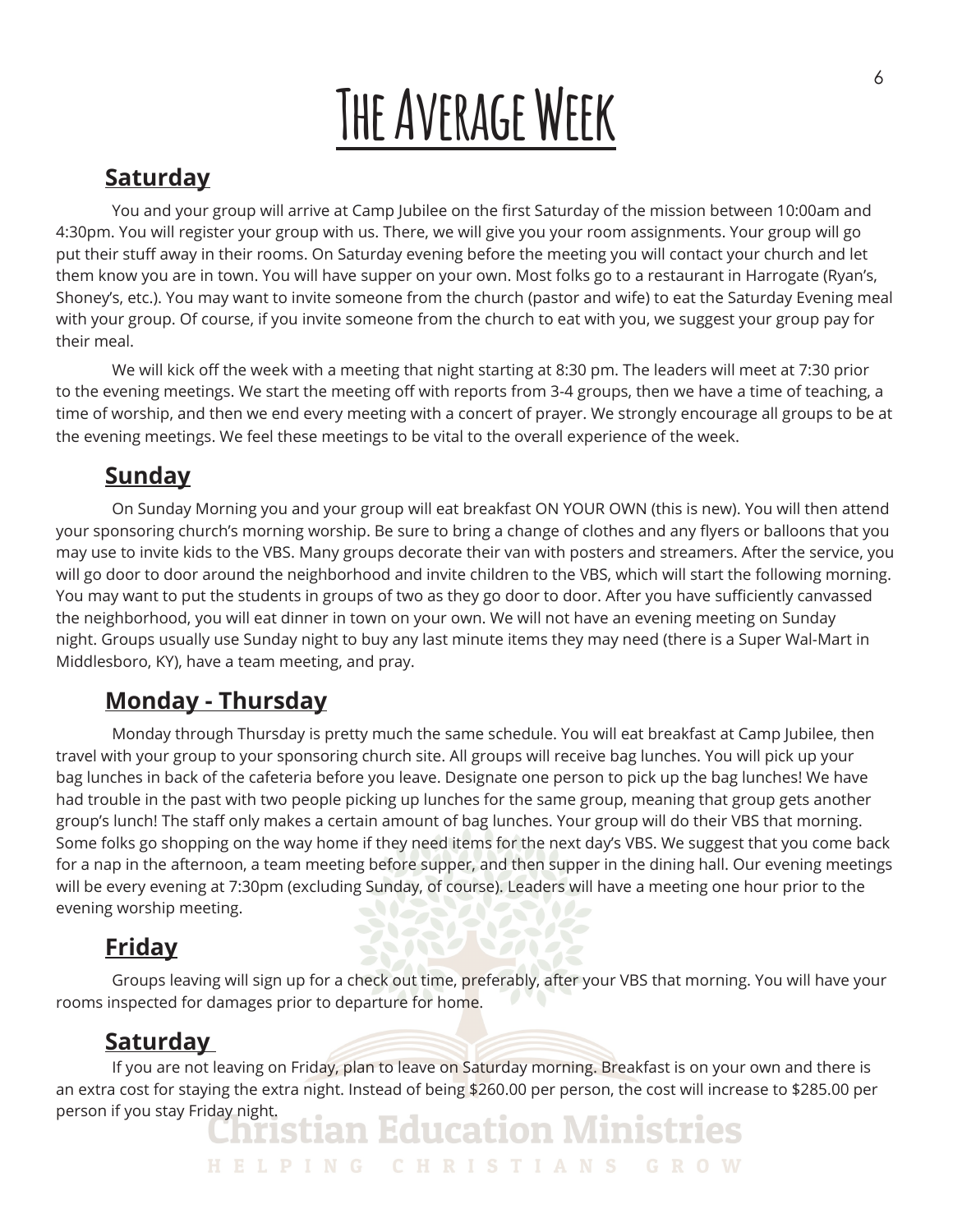# **Frequently Asked Questions**

#### **What do we need to bring?**

Housing is bunk house/ bunk bed style, so bring appropriate bedding. Bring toiletries, personal bedding items, towels and a jacket (sometimes it gets cool in the evenings). For evening meetings: Bible, notebook, and pen. For VBS—teaching materials, balloons, flyers, streamers, and candy for canvassing, crafts materials. Songs on overhead or posterboard for singing. Sport equipment for recreation, props for skits, Kool aid, cookies, etc. for snacks and maybe a couple of card tables. For a more detailed list, see page 8.

#### **What does the VBS look like?**

Groups usually use CEF material or recycle materials used in their home church's VBS. You also may want to bring props from VBS material that your church may have left over. If your church holds a VBS, try to involve your group as much as possible. This will provide them with good experience in preparation for the week. Make sure no matter what material you are using, it presents the gospel, especially the cross, in a clear way. We want children to have an opportunity to respond to a clear presentation of the Gospel. Be sure that each student in your group knows how to help a child respond to Jesus for salvation.

#### **Will we need to bring spending money?**

Yes. Each student will need money to pay for their Saturday evening, Sunday breakfast, lunch, and dinner meals. They will also need money for the Sonic, etc. We may have T-Shirts, CD's and Bible study books for sale before and after the evening meetings.

#### **Do we need to bring a van?**

Yes. We have found that a church van is almost essential to driving students and kids back and forth. One van is essential. Two is ideal. If you decorate your van, do not use shaving cream or anything else that might damage the paint. Some have learned the hard way.

If you do not have a sponsor church or site or if you have any other questions about The Appalachia Mission Trip, please contact Bob Elliott at bob3edgemoorarp@gmail.com or call 803- 627-6286. Learn more at www.arpcem.com.

HELPING CHRISTIANS GROW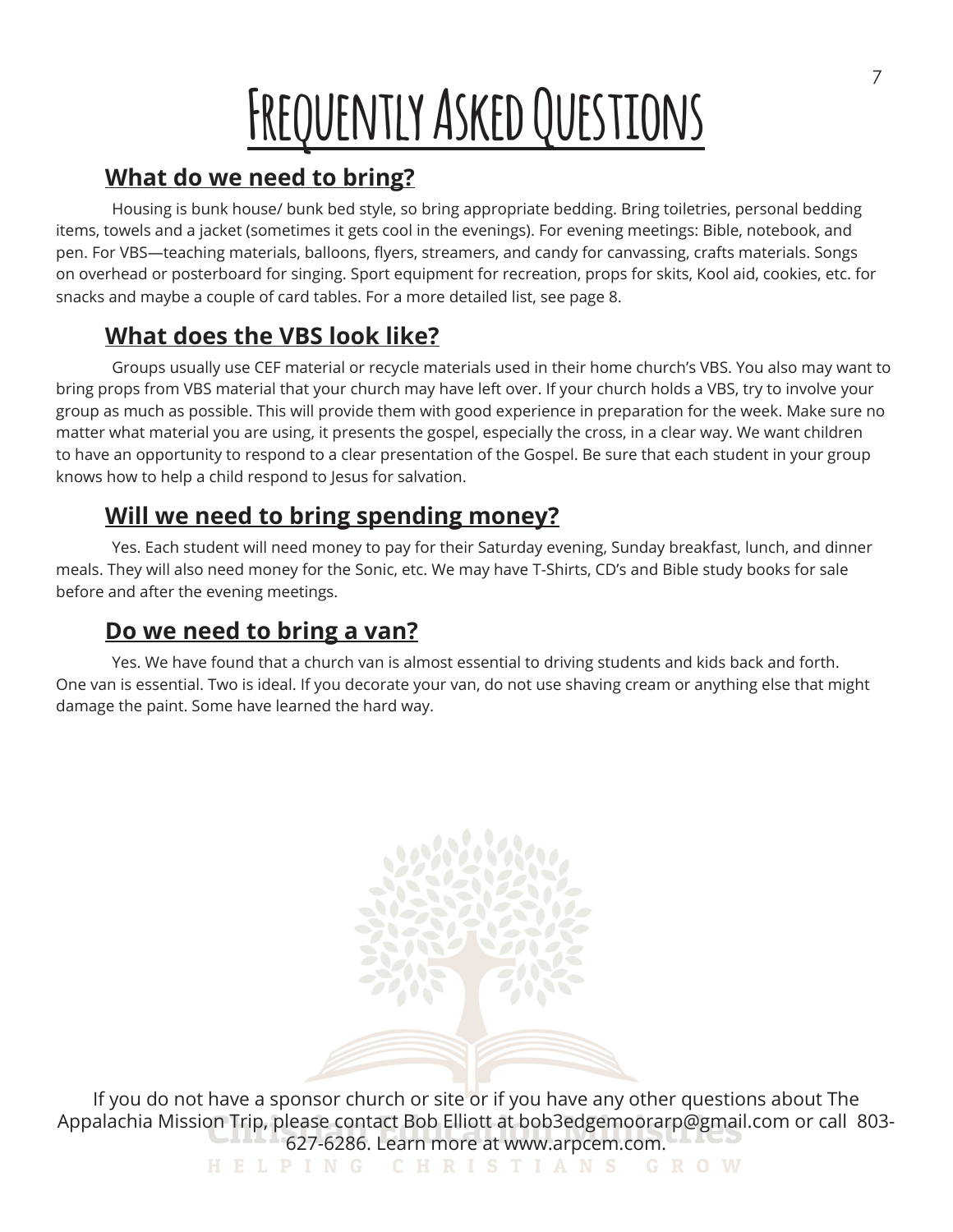### **What to Bring**

#### **Living**

- Modest Clothing and Church attire for Sunday Worship
- Sleeping Bag / Sheets / Blankets and Pillow
- Tolietries (Soap, Shampoo, Toothepaste, Toothbrush, Feminine Products, etc)
- Towels, Washcloths, and Shower Curtains
- Jacket and Rain Jacket
- Closed Toed Shoes (recommended)

#### **Evening Sessions**

- Bible
- Pen or Pencil
- Notebook

#### **VBS**

- Teaching Materials (Bible, VBS Packets, etc)
- Recreation Equipment (Balls, Jump Ropes, Parachute, Chalk, etc)
- Decoration Materials (Balloons, Streamers, VBS Props, Posters, Table Cloths, etc)
- Canvassing Materials (Candy Bags, Flyers, Other Goodies, etc)
- Snack Materials (Water, Juice, Creackers, Cookies, etc)

#### **Dress Code**

In order to promote respect for ourselves and for the opposite sex, clear guidelines with regards to dress have been established for summer conferences. Please review these guidelines as you prepare for the conference and pack accordingly.

- Shirts should touch the waistline of shorts/pants/skirts and should cover the stomach and back. Shirts should not be tight or low cut. There should be no exposure of cleavage or undergarments (boxer shorts included).
- Bathings suits must be modest.
- Clothing should not display sexually suggestive or offensive pictures or words.
- Modesty is the key! Respect the conference staff's decisions concerning the appropriateness of your attire.

*"Do you not know that your body is a temple of the Holy Spirit, who is in you, whom you hvea received from God? You are not your own." - 1 Corinthians 6:19* 

*"But among you there must not be even a hint of sexual immorality, or any kind of impurity, or of greed, becuase these are improper for God's holy people." - Ephesians 5:3*

Note: There is a Dollar General and a Wal-Mart which are easily accessible. The Dollar General is in Harrogate, TN, and the Wal-Mart is in nearby Middlesboro, Kentucky.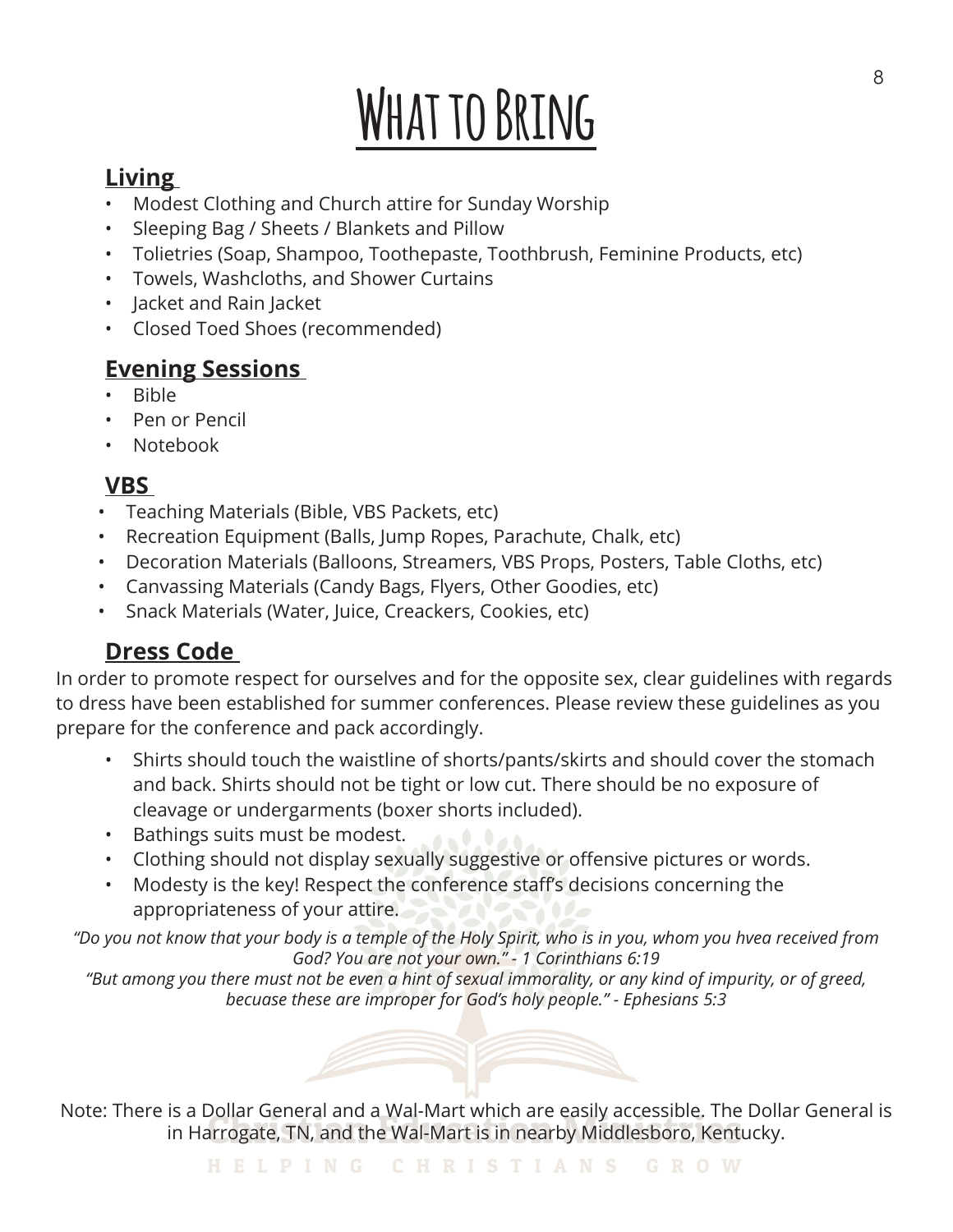# **The Schedule**

#### **Saturday - July 2**

| 10:00 - 4:30 pm | Registration           |
|-----------------|------------------------|
| $6:00$ pm       | Dinner (on your own)   |
| 7:30 pm         | Leader's Meeting       |
| 8:30 - 10:30 pm | <b>Evening Session</b> |
| 12:30 am        | Lights Out             |
|                 |                        |

#### **Sunday - July 3**

| 8:00 - 9:00 am    | Breakfast (on your own) |  |
|-------------------|-------------------------|--|
| $9:00 - 12:00$ pm | Church at VBS Site      |  |
| $1:00$ pm         | Lunch (on your own)     |  |
| 2:30 - 5:30 pm    | Canvas Neighborhoods    |  |
| $6:00$ pm         | Dinner (on your own)    |  |
| 7:30 pm           | <b>Team Meetings</b>    |  |
|                   | Walmart                 |  |
| $10:00$ pm        | Sonic                   |  |
| 12:30 am          | Lights Out              |  |
|                   |                         |  |

#### **Monday - Thursday (4-7)**

| 6:45 - 7:45 am   | <b>Breakfast</b>        |
|------------------|-------------------------|
| 8:00 - 1:00 pm   | VBS (Bag Lunch on Site) |
| 4:30 pm          | <b>Team Meetings</b>    |
| $5:00 - 6:00$ pm | Dinner                  |
| 6:30             | Leader Meetings         |
| 7:30 - 9:30 pm   | Evening Session at      |
|                  | Tabernacle              |
| 12:30 am         | Lights Out              |

#### **Friday - July 8**

6:45 - 7:45 am Breakfast 8:00 am Check Out A 8:00 - 1:00pm Last Day of VBS

Bag Lunch on Site 1:00 - 3:00 pm Check Out B

### **Saturday - July 9** 8:00 am Breakfast (on your own) 9:00 am Leave for Home You will be charged \$25.00 extra per person for staying Friday Evening. See the bottom of Page 2 for more details.

**Christian Education Ministries** HELPING CHRISTIANS GROW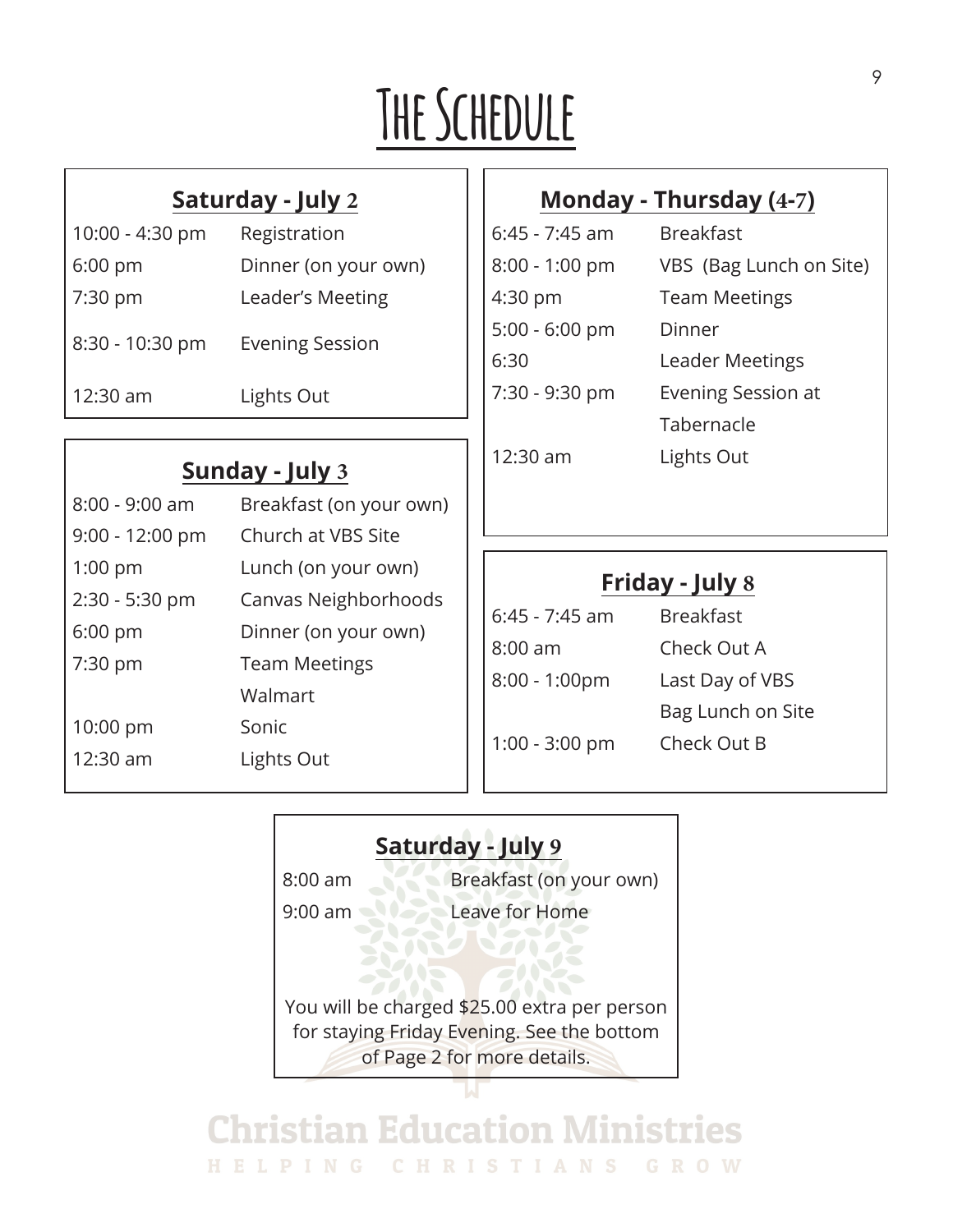### <sup>10</sup> 2022 **Appalachia Group Registration**

| Due by April 25, 2022 |  |  |  |
|-----------------------|--|--|--|
|-----------------------|--|--|--|

| <b>Group Information</b>                                                    | For Office Use Only                                                                                                           |
|-----------------------------------------------------------------------------|-------------------------------------------------------------------------------------------------------------------------------|
|                                                                             | Date Receieved: _____________________                                                                                         |
|                                                                             |                                                                                                                               |
|                                                                             | Number of Registrations: _____________                                                                                        |
|                                                                             |                                                                                                                               |
|                                                                             |                                                                                                                               |
|                                                                             |                                                                                                                               |
|                                                                             |                                                                                                                               |
|                                                                             |                                                                                                                               |
|                                                                             | (You must have male and female chaperones if you have male and female participants)                                           |
| We have been on the Appalachia Mission Trip before.<br><b>Return Groups</b> | We have never been on the Appalachia Misstrion Trip and will need a VBS site.<br>(We will find a site for you and your group) |
|                                                                             |                                                                                                                               |
|                                                                             |                                                                                                                               |
|                                                                             |                                                                                                                               |
|                                                                             | Partner Church Group: (if applicable)                                                                                         |
| Number of kids that attended VBS last year:                                 |                                                                                                                               |
|                                                                             |                                                                                                                               |
|                                                                             | We will need: (Bag Lunches) ________________(Bag Suppers) _______________________                                             |
|                                                                             | Do you have any special events planned that will cause you to miss an evening meal during the                                 |
|                                                                             | Other Comments - things which you believe we need to know about your group or ways in                                         |

which we can help you prepare: (use back of sheet)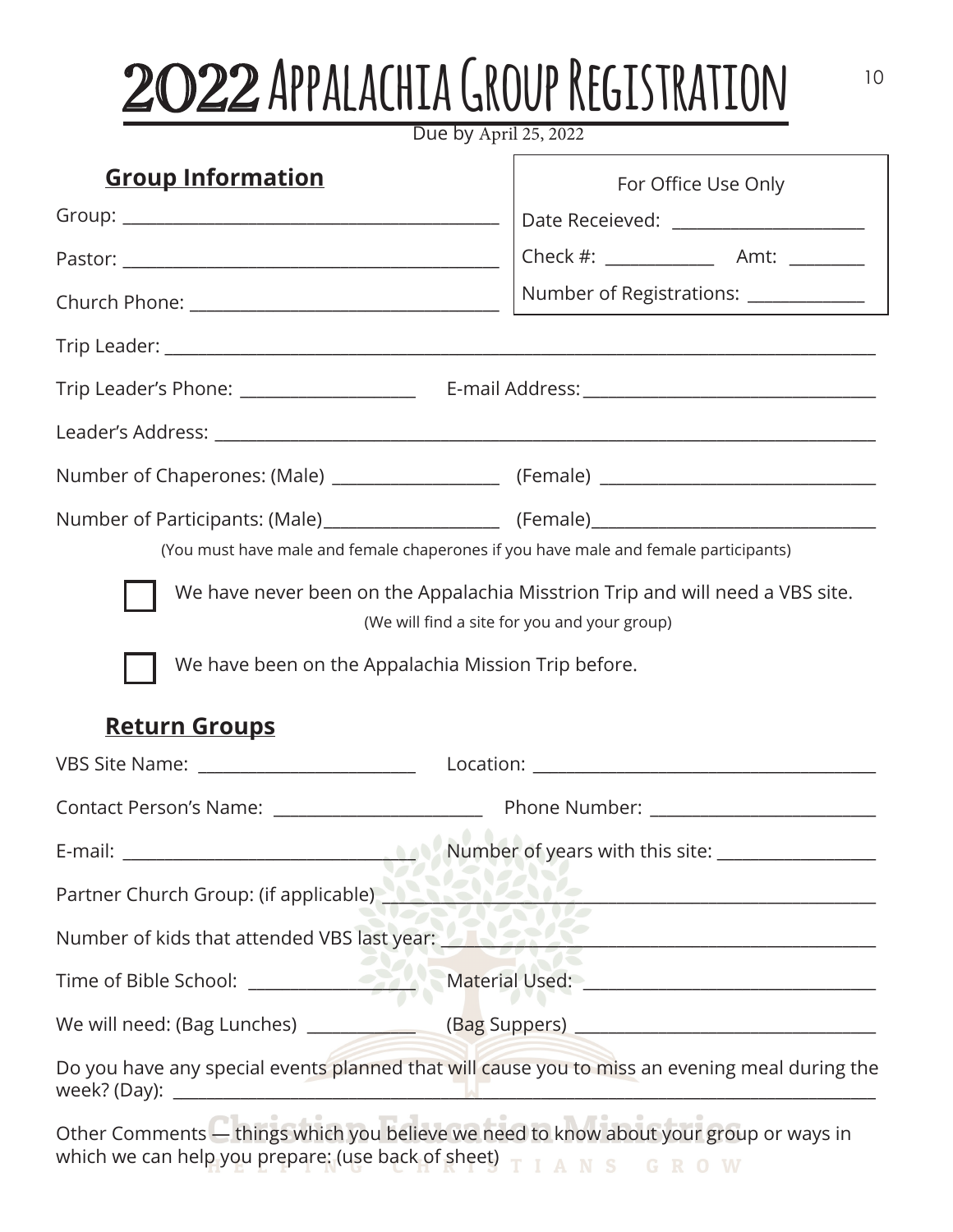# LEADER/STUDENT LIST

|                         | <b>Name</b>              | Roommate | <b>Address</b>                        | City, ST | <b>Zip</b> |
|-------------------------|--------------------------|----------|---------------------------------------|----------|------------|
|                         | <b>Leaders (Female)</b>  |          |                                       |          |            |
| $\mathbf{1}$            |                          |          |                                       |          |            |
| $\overline{2}$          |                          |          |                                       |          |            |
| $\overline{\mathbf{3}}$ |                          |          |                                       |          |            |
|                         | <b>Leaders (Male)</b>    |          |                                       |          |            |
| $\mathbf{1}$            |                          |          |                                       |          |            |
| $\overline{\mathbf{2}}$ |                          |          |                                       |          |            |
| $\overline{\mathbf{3}}$ |                          |          |                                       |          |            |
| $\mathbf{1}$            | <b>Students (Female)</b> |          |                                       |          |            |
| $\overline{\mathbf{2}}$ |                          |          |                                       |          |            |
|                         |                          |          |                                       |          |            |
| $\overline{\mathbf{3}}$ |                          |          |                                       |          |            |
| $\overline{\mathbf{4}}$ |                          |          |                                       |          |            |
| 5                       |                          |          |                                       |          |            |
| $6\phantom{1}6$         |                          |          |                                       |          |            |
| $\overline{7}$          |                          |          |                                       |          |            |
| 8                       |                          |          |                                       |          |            |
| $\mathbf{9}$            |                          |          |                                       |          |            |
| 10                      |                          |          |                                       |          |            |
|                         | <b>Students (Male)</b>   |          |                                       |          |            |
| $\mathbf{1}$            |                          |          |                                       |          |            |
| $\overline{2}$          |                          |          |                                       |          |            |
| $\overline{\mathbf{3}}$ |                          |          | 2122122112                            |          |            |
| $\overline{\mathbf{4}}$ |                          |          |                                       |          |            |
| 5                       |                          |          | <b>2008 3000</b>                      |          |            |
| $\bf 6$                 |                          |          |                                       |          |            |
| $\overline{7}$          |                          |          |                                       |          |            |
| $\pmb{8}$               |                          |          |                                       |          |            |
| $\boldsymbol{9}$        |                          |          | <b>Christian Education Ministries</b> |          |            |
| 10                      |                          |          |                                       |          |            |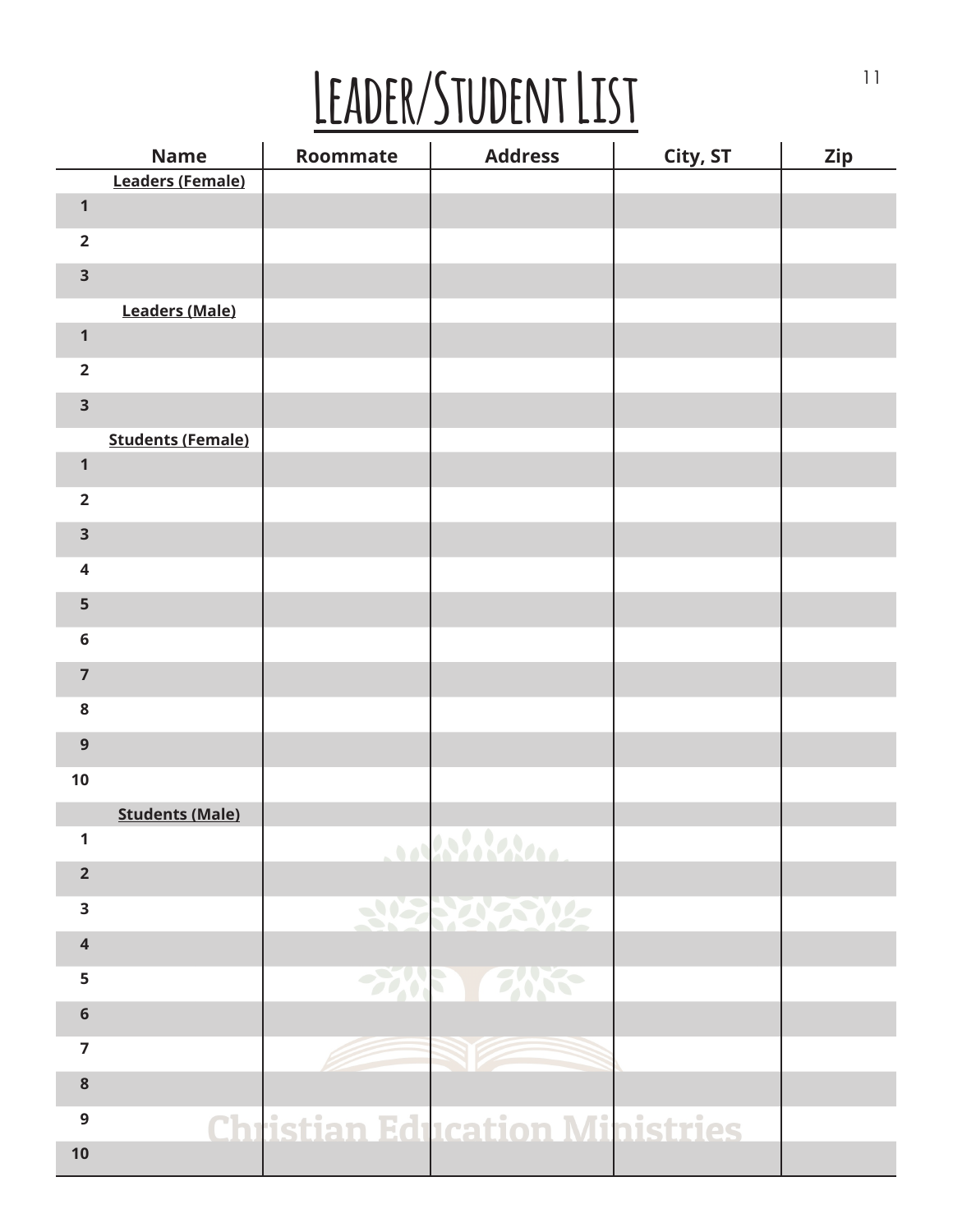# <sup>12</sup> **Leader Medical Form**

|                                                                                                                                                                                                   |                   | Emergency Numbers: (Day) ___________________________________(Night) ________________________________                                                                                                                                                                                                                                                                                                                                                                          |
|---------------------------------------------------------------------------------------------------------------------------------------------------------------------------------------------------|-------------------|-------------------------------------------------------------------------------------------------------------------------------------------------------------------------------------------------------------------------------------------------------------------------------------------------------------------------------------------------------------------------------------------------------------------------------------------------------------------------------|
|                                                                                                                                                                                                   |                   |                                                                                                                                                                                                                                                                                                                                                                                                                                                                               |
|                                                                                                                                                                                                   |                   |                                                                                                                                                                                                                                                                                                                                                                                                                                                                               |
| Please help us to be aware of any medical problems or allergies:                                                                                                                                  |                   |                                                                                                                                                                                                                                                                                                                                                                                                                                                                               |
| affirm that the above information is both complete and correct.<br>Liability Waiver: Release made                                                                                                 |                   | Medical Policy: In case of medical emergency I understand every effort will be made to contact my next of kin. In<br>the event they cannot be reached I hereby give permission to the physician selected by the Director to hospitalize<br>and secure proper treatment for, and order injection, anesthesia, or surgery for the person as named above. I also                                                                                                                 |
| I hereby release and discharge Christian Education Ministries and all other affiliated agencies, their agents,<br>named person has or may incur by participating in the above-described activity. |                   | In consideration of the permission granted to me by Christian Education Minsitries to participate in all activities,<br>employees and officers from all claims, demands, actions and judgements which the undersigned now has or may<br>have or which the undersign's heirs, executors, administrators or assigns may have against Christian Education<br>Ministries and its agencies, its successors or assigns, for all personal injuries, know or unkonwn, which the above |
|                                                                                                                                                                                                   |                   | I have read and understood all of its terms. I execute it voluntarily and with full knowledge of its significance.                                                                                                                                                                                                                                                                                                                                                            |
|                                                                                                                                                                                                   |                   |                                                                                                                                                                                                                                                                                                                                                                                                                                                                               |
| Leader's Signature                                                                                                                                                                                |                   |                                                                                                                                                                                                                                                                                                                                                                                                                                                                               |
| of registration to CEM.<br>D<br><b>I</b> N                                                                                                                                                        | $\mathbf{P}$<br>н | Leaders: Please photo coy the following documents and keep one copy in your possession where it is accessible in<br>case of emergency while you are traveling to and from Appalachia and throughout the trip. Turn in originals at time<br><b>STIANS</b><br>GROW                                                                                                                                                                                                              |